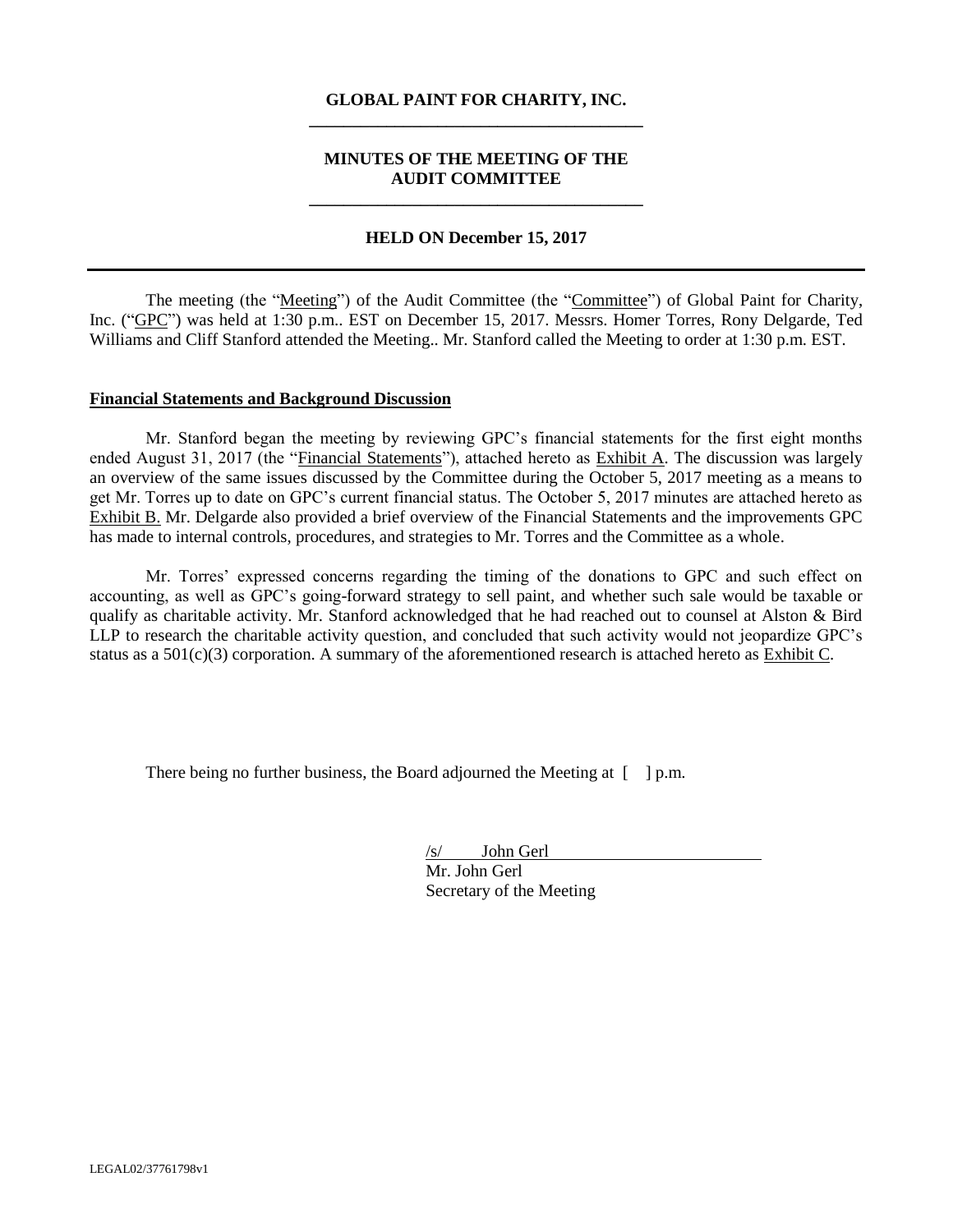# **Exhibit A**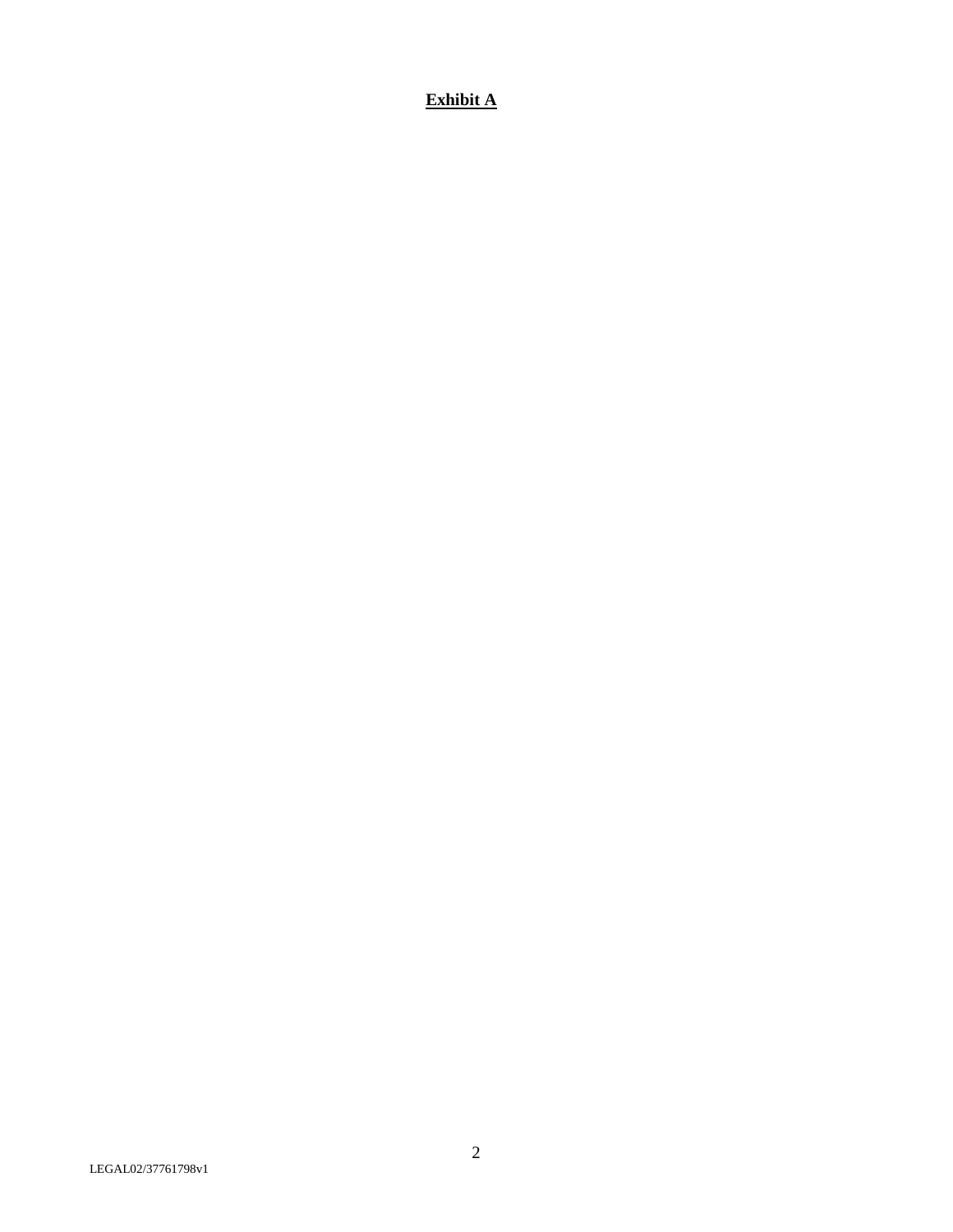## **Exhibit B**